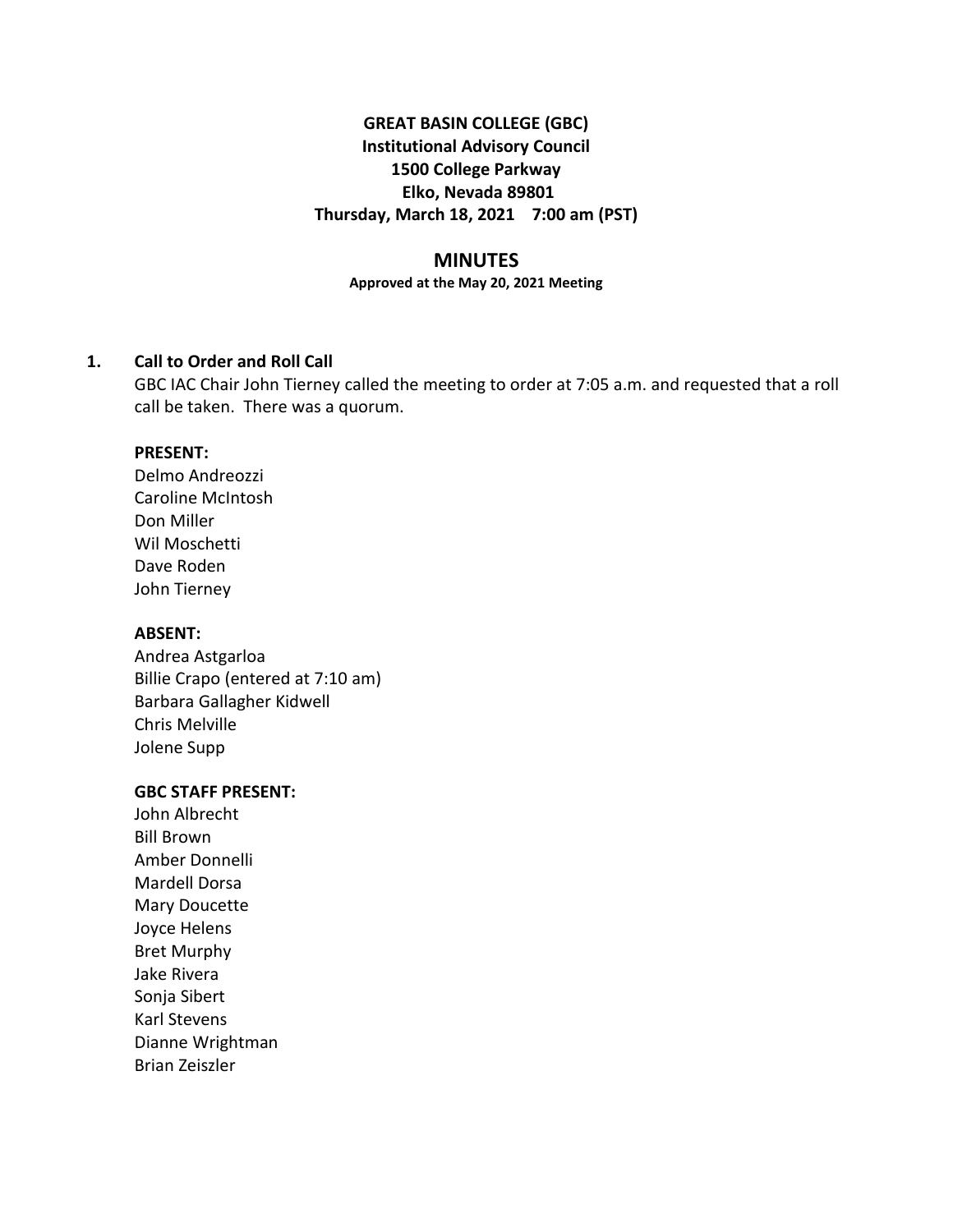### **OTHERS PRESENT:**

Tate Else Regent Laura Perkins Nate Mackinnon Manny Villanueva Craig Von Collenberg Adam Young

### **2. Public Comment**  No public comment.

**3. Approval of Minutes -** GBC IAC reviewed the minutes of the GBC IAC meeting on January 21, 2021. Wil Moschetti made a **MOTION** to approve the minutes; Dave Roden seconded the **MOTION**; the **MOTION** was approved.

# **4. GBC IAC Chair Report**

John Tierney introduced Manny Villanueva. He was invited to attend today's meeting as he is interested in possibly serving on the IAC. He has worked with GBC before regarding the MTC Scholarship program and is familiar with the CTE programs. The IAC needs new members and 50% of current member terms are expiring at the end of the calendar year.

John Tierney reported he has been working with Mary Doucette, Karl Stevens and Tom Cunningham on the virtual *Future Nevada Educators Summit* scheduled for April 27, 2021 from 6:00 p.m. to 8:00 p.m. GBC is hosting the virtual summit which will have hands on workshops. The keynote speaker will be Juliana Urtubey who was selected as the 2021 Nevada Teacher of the Year and is a finalist for the 2021 National Teacher of the Year. Vice Chancellor Crystal Abba will open the summit. Mary Doucette added this is teacher recruitment effort. Every institution is now on board to participate in this summit. John Tierney will be running one of the breakout rooms.

John Tierney reported that Nate Mackinnon has taken another position out of state and will be leaving us. He thanked Nate for his leadership and input in all things related to community colleges.

John Tierney mentioned he is a Nevada Promise Scholar Mentor. He will be receiving his assignments next week and looks forward to mentoring some students.

John Tierney thanked the superintendents attending the meeting today – Adam Young from White Pine County and Tate Else from Eureka County. The superintendents have a voice at these meetings, and we want to hear from them.

#### **5. IAC Member Reports**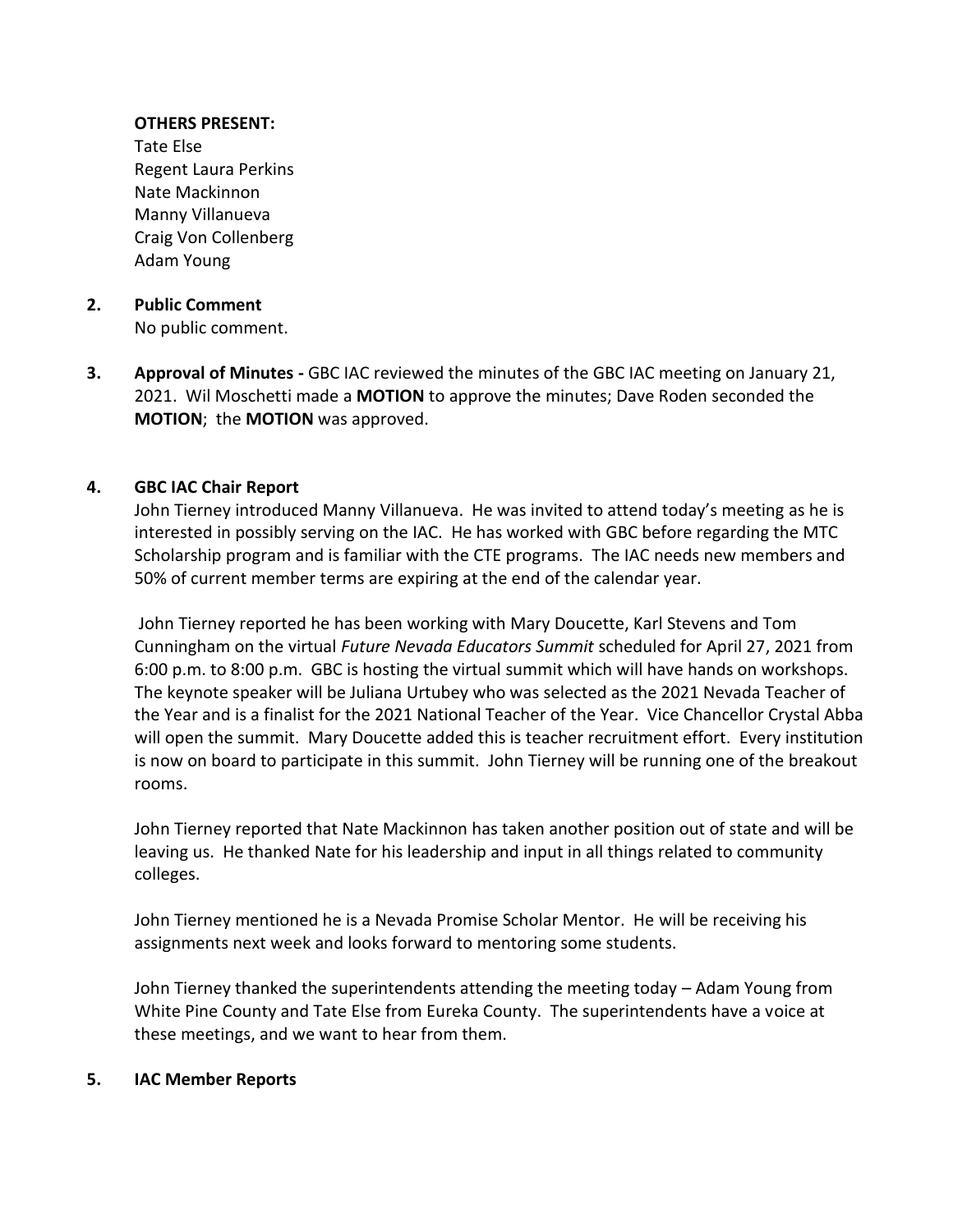Wil Moschetti announced that the Rotary dictionary program is 20 years old. Every year for the past 20 years Rotary has been giving dictionaries to children with an invitation to attend GBC.

## **6. President's Report**

President Helens reported on the legislative session and the budget. NSHE had a wonderful presentation to the legislature. The Health Sciences Technology building at our Winnemucca campus is moving through permitting and we are now planning a groundbreaking in the spring. The project is funded through the generosity of the Pennington Foundation and private investors.

President Helens will present the GBC Metrics at the next BOR meeting in April and will highlight our close relationship with UNR. She reported collaborations between UNR and GBC will continue for stability and for the success of students. UNR has assisted GBC with business office and human resources operations as well academic and student affairs programs.

# **7. Vice President for Student & Academic Affairs Report**

Jake Rivera reported on very busy month. Enrollment is down 1.6% in FTE. Late starting classes begin on March 26, so we can improve those numbers. Many seminars and workshops have been conducted for student services. GBC hosted a corequisite implementation webinar for GBC staff. There was also an NSHE series on advising for the corequisites. The graduation committee are notifying students that there will be a virtual commencement this year.

There will be an NSHE student success summit on April 23. Student affairs personnel across NSHE will share best practices. Jake will be the emcee and he will be introducing the Chancellor.

Jake Rivera reported that GBC is working with UNR on an Associate of Applied Science (AAS) pathway to UNR. Currently the AAS is not considered a transfer degree and we will be working to change that.

An online Career Fair is schedule for March 31 and April 1. We are identifying employers now and there will be mock interviews.

GBC has hired a new interim Director of the Child Care Center. There was a failed search for the Registrar position, so we have reposted that.

Jake Rivera ask the deans to report on their respective areas:

Bret Murphy welcomed Manny Villanueva to the meeting. The MTC group that Manny was involved with started that program. The deadline for the MTC scholarship application is April 1. The scholarships are approximately \$5,000 each and are funding by area mining companies. This year we have about 94 applicants. This year the interviews will be conducted via ZOOM.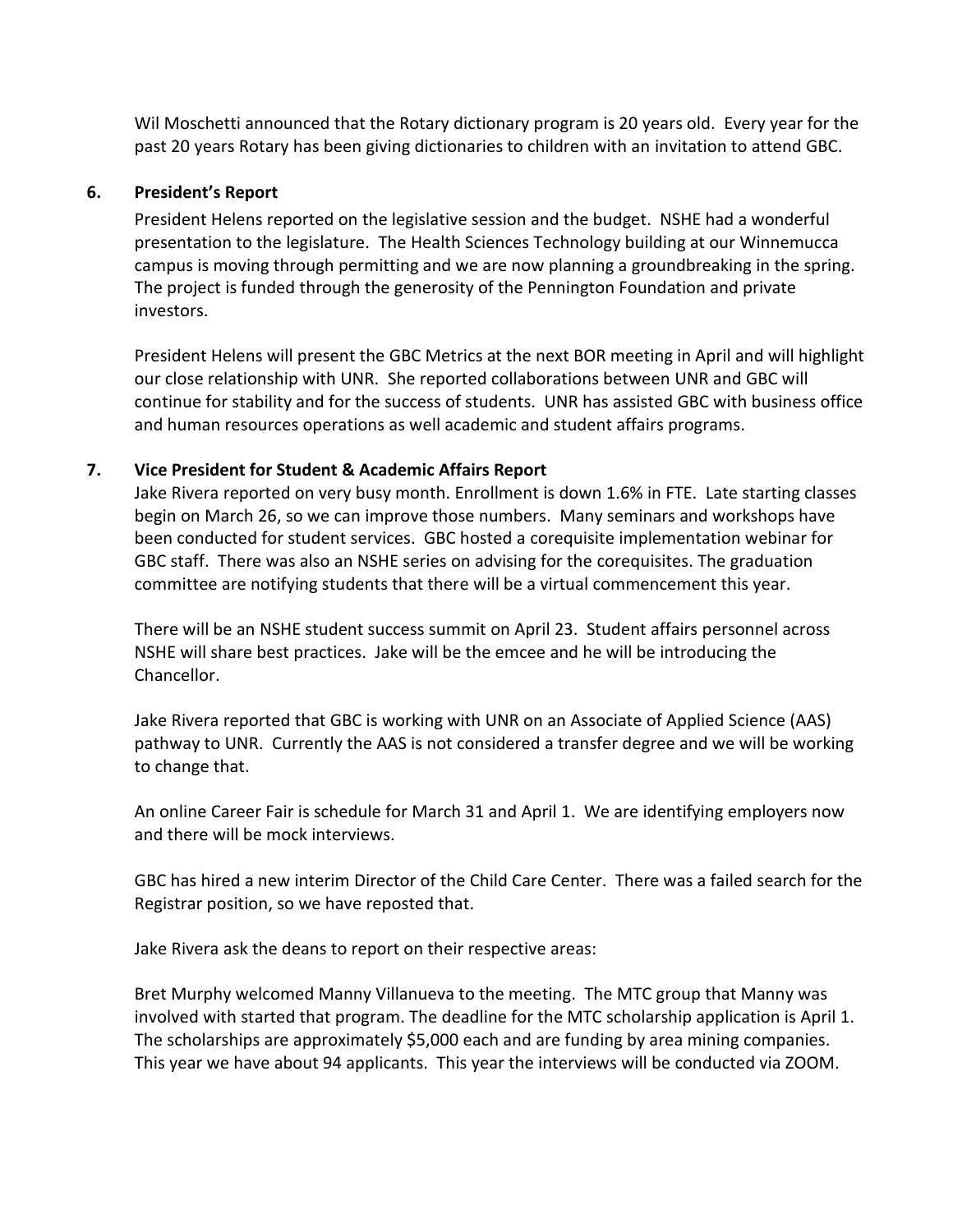Bret reported the Electrical program in Winnemucca was moved to a different facility because of the groundbreaking for the new building. This was done so there would be no disruption for the students. He reported the HVAC instruction at Elko High School is back to live instruction.

We now have National Center for Construction Education and Research (NCCER) Core basic construction classes in Winnemucca, Elko and McDermitt and we will have them in Ely and Owhyee soon.

Delmo Andreozzi said he was very happy we are looking an the AAS pathway and asked where the confusion was with the students. Jake said it is explained up front to the students through meeting with their advisor that the AAS is nontransferable. But they forget. The degree is usually started as improving skills for a career and then lead to the student seeking the degree. Creating a transfer option will be an excellent option for student success. President Helens added that it is groundbreaking that UNR is willing to work with us to create the AAS pathway. The number of skill certificates went down while the degrees went up and she will be touching on this in her report the Regents on our metrics.

Mary Doucette is working on the teaching summit and dual enrollment. GBC introduced the Gen Ed certificate in fall and there are currently 600 students using it as a major. The corequisite model is being implemented in the fall 2021. GBC is ready to go. English has been doing the corequisite model since 2018, so there is no change there. We have been piloting MATH 120 and MATH 126.

Amber Donnelli reported that the nursing students are getting the clinical experience they need so thank you to area hospitals. Nursing.org rated the GBC nursing program #1 because of our 100% pass rates. We now have a skills lab simulation in Ely. It is a SIM capture that can be broadcast to other sites. GBC received a scan simulator in Pahrump and Ely. It is a mannequin equipped to do cardiac and raspatory care. We were also able to get an anatomage table in Pahrump and Elko. You can see in 4D the anatomy of a patient and can change the disease and anatomy on it.

Amber also mentioned the EMT refresher courses are all full and we received a donated ambulance which was a major upgrade. We also have a SIM man for the ambulance for practice.

Amber also touched on the continued work with contact tracing for Lander, Eureka, and Elko counties. Delmo Andreozzi said that working with Amber and her team and serving on the hospital board and having the #1 program is something to celebrate. He will be working with the Elko County Commissioners to present an award of some sort. It would get additional recognition to that section of the college.

Karl Stevens reported he has been working on the new student orientation course that is to be taken by all first-time GBC students, which helps them get started with WebCampus and other aspects of being a new student.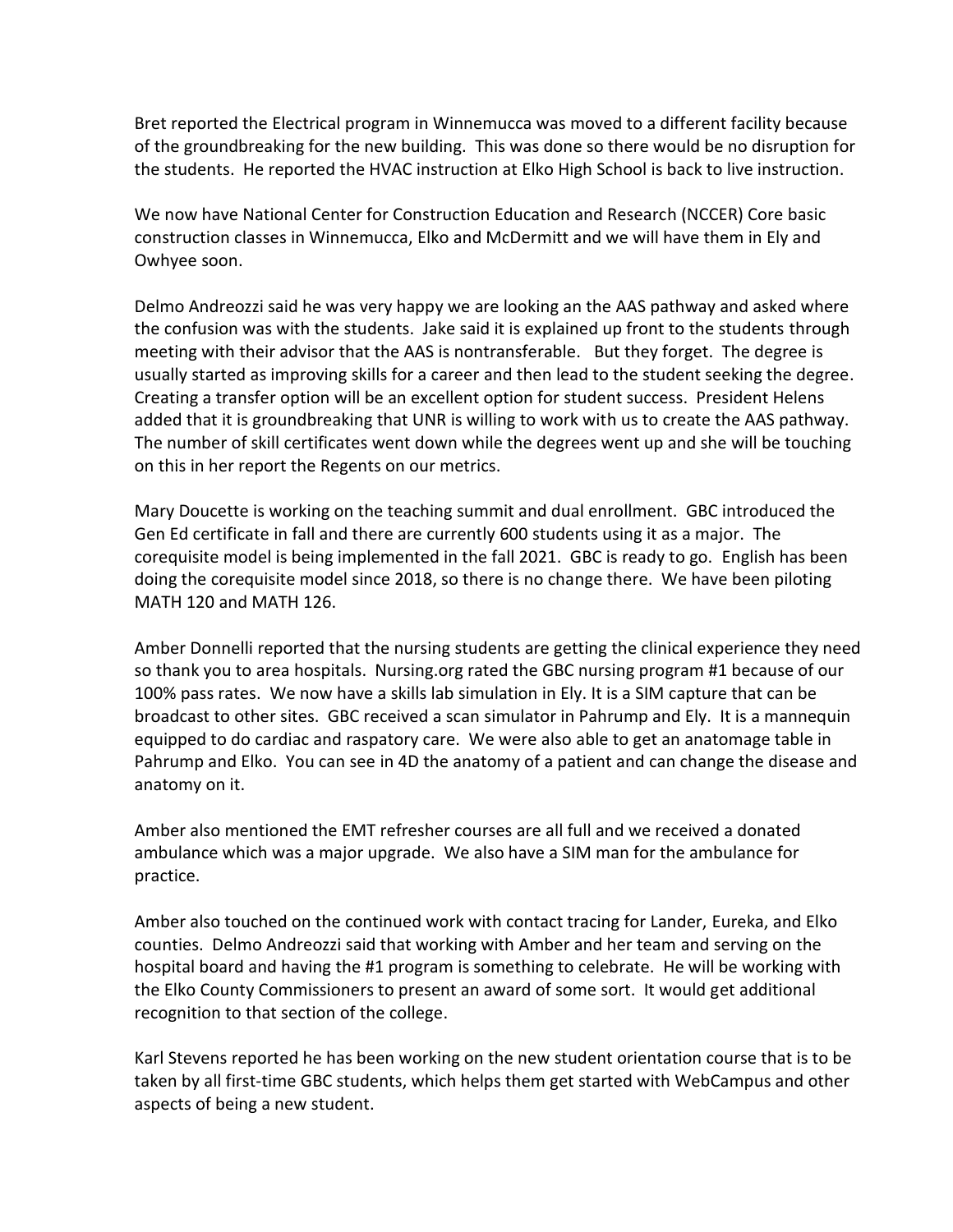Karl reported the director of IAV is developing a technology plan in connection with GBC's strategic plan. A survey was sent to faculty to learn what they are using and what technology they would like to be using. He also mentioned through the CARES funding we were able to upgrade 2 IAV classrooms – the EMT/Paramedic classroom in Elko and the nursing classroom in Ely. The CARES funding covered more than \$100,000 for these upgrades in new equipment.

# **8. Faculty Senate Update**

Brian Zeiszler thanked Nate Mackinnon on behalf of the Faculty Senate for his advocacy. He reported that the Phi Theta Kappa club is doing a drive by food drive on April 2 from 9:00 a.m. to 1:00 p.m. in the GBC Theater parking lot. It will be a no contact drop off. The food drive will benefit the Elko Head Start program and Communities in Schools. Faculty Senate committees have been working on bylaws, workload policy, curricular review, and the gen ed process. The strategic planning committee will be meeting soon. Brian said kudos to the GBC administration for starting the curricular review process sooner rather than later. GBC is far ahead of the other colleges who are only now just starting the process. We are already into the round 2 of the curricular review. Congratulations to the newly tenured faculty: David Ellis, Oscar Sida, and Denise Padilla.

# **9. Vice Chancellor for Community Colleges Report**

Nate Mackinnon thanked Regent Perkins for attending the meeting today. He also acknowledged Craig Von Collenberg's attendance.

Nate Mackinnon reported the Dual Enrollment Taskforce is currently moving right along. Jake Rivera serves on the taskforce as well as many of the school superintendents. Working on some obstacles like what everyone charges for dual enrollment. We are not consistent across the system and districts so the taskforce will be working to standardize the cost. Also, the taskforce is working on faculty qualifications for high school teachers that teach dual enrollment courses (called concurrent enrollment nationally).

The Governor is looking at moving workforce development to DETR. We anticipate increased funding in workforce development areas. Training for high demand high tech jobs is something that community colleges are already doing.

Nate reported the apprenticeship medial assistant pathway has been approved. The goal is to take the hard work out of registration and administrative stuff so the colleges can concentrate on the training.

On the legislative front, Andrew Clinger is the NSHE legislative director. He is doing virtual connections to find ways that our work is understood and supported, and our efforts protected. An NSHE legislative fact sheet was created and shared with all the IACs with pertinent facts. You are well connected to your community. When talking with your legislative connections please consider bringing up these important facts with them.